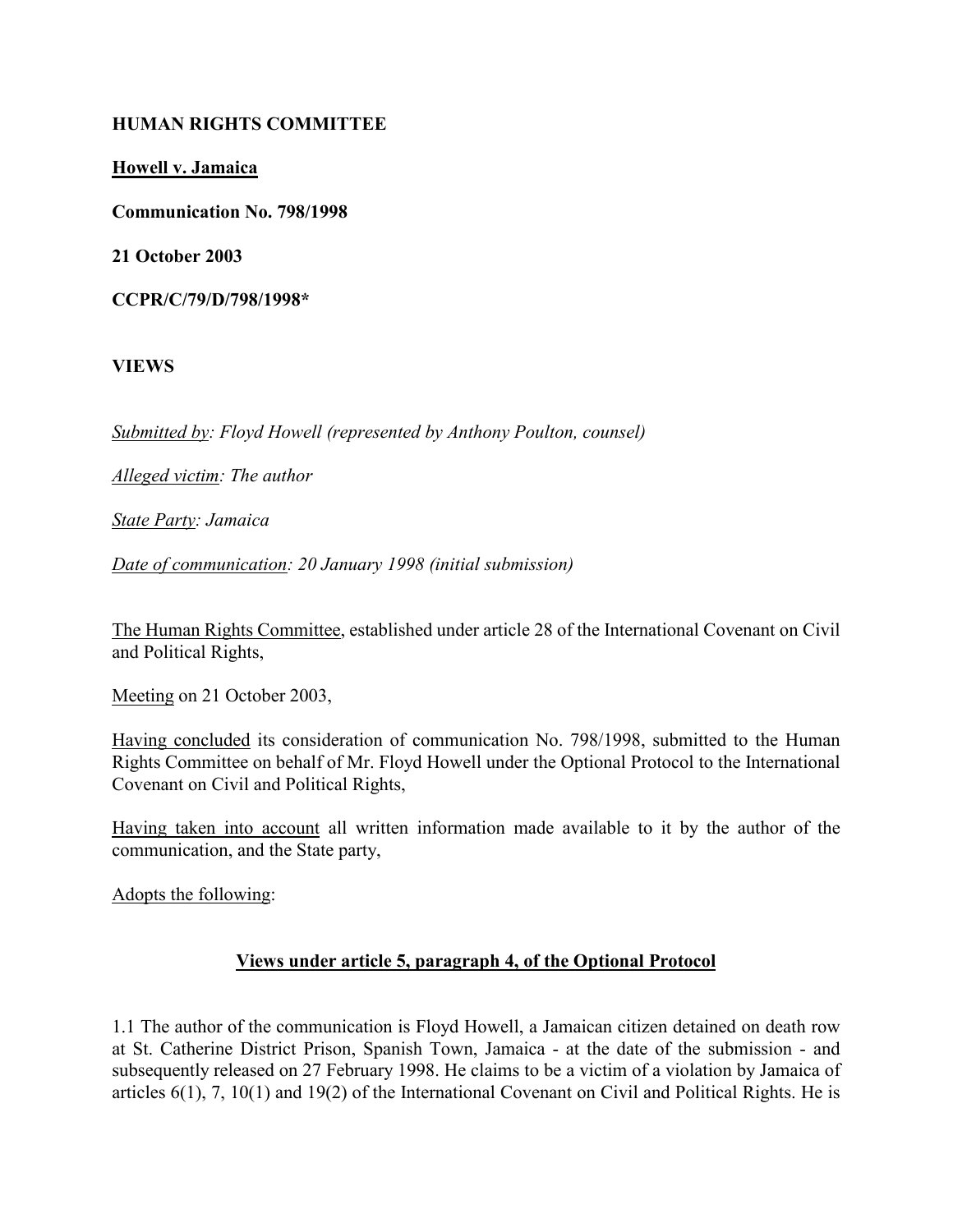represented by counsel.

1.2 The Covenant and the Optional Protocol both entered into force for the State party on 23 March 1976. The State party withdrew from the Optional Protocol on 23 October 1997, with effect from 23 January 1998.

1.3 In accordance with rule 86 of the Committee's Rules of Procedure, the Committee - by note verbale of 22 January 1998 - requested the State party not to carry out the death sentence against Mr. Howell while his communication was under consideration by the Committee.

1.4 The author confines his communication to the conditions of his imprisonment and events that occurred during the period of his incarceration.

The facts as submitted by the author

2.1 The author was charged with 7 counts of capital murder and was convicted on all 7 counts and sentenced to death on 27 October 1993 by the Home Circuit Court in Kingston. The basis for the charge of capital murder was that the murders had been committed in the course of or in the furtherance of an act of terrorism.

2.2 The author appealed his sentence to the Court of Appeal of Jamaica. The judgment of the Court of Appeal was delivered on 20 November 1995, and the author had his conviction quashed in respect of 3 counts.

2.3 After his conviction, the author was confined to death row at St. Catherine's District Prison, Spanish Town, Jamaica. On 15 October 1996, the author petitioned the Privy Council in London for leave to Appeal against his conviction and sentence. The appeal was set for hearing on 26-27 January 1998, but it remains unclear whether the Privy Council heard the appeal or not.

2.4 In a letter dated 21 March 1997, the author complained to his counsel about the prison conditions at St. Catherine's District Prison, and particularly about an incident which occurred on 5 March 1997. On that day, as a reaction to an escape attempt initiated by four other inmates, some prisoners - including the author - were brutally beaten by two groups of 20 and 60 warders who punished whoever was directly or indirectly involved in the escape attempt. The author observes that "some warders started to beat me from every handle<sup>1</sup> while some were throwing away my personal belongings out of my cell" and that afterwards "the warders carried me into an empty bathroom where my ordeal started again".

2.5 As a result of the beatings, the author was brought to hospital where he informed the doctor that he was "feeling pain all over his body". The author was unable to contact counsel until some time later because he had suffered serious injury to one hand and was beaten to the point that "he could hardly walk". At the time of writing of his letter to the counsel - 16 days after the incident - he alleged that "various parts of [his] body is still swollen". Furthermore, his personal belongings as well as documents relating to his legal appeals were burned; in this connection, he reports that when he returned to his cell "it was almost empty and when I reach down stairs I saw a big fire on the compound with our personal belongings burning in the fire". The author adds that "as far as I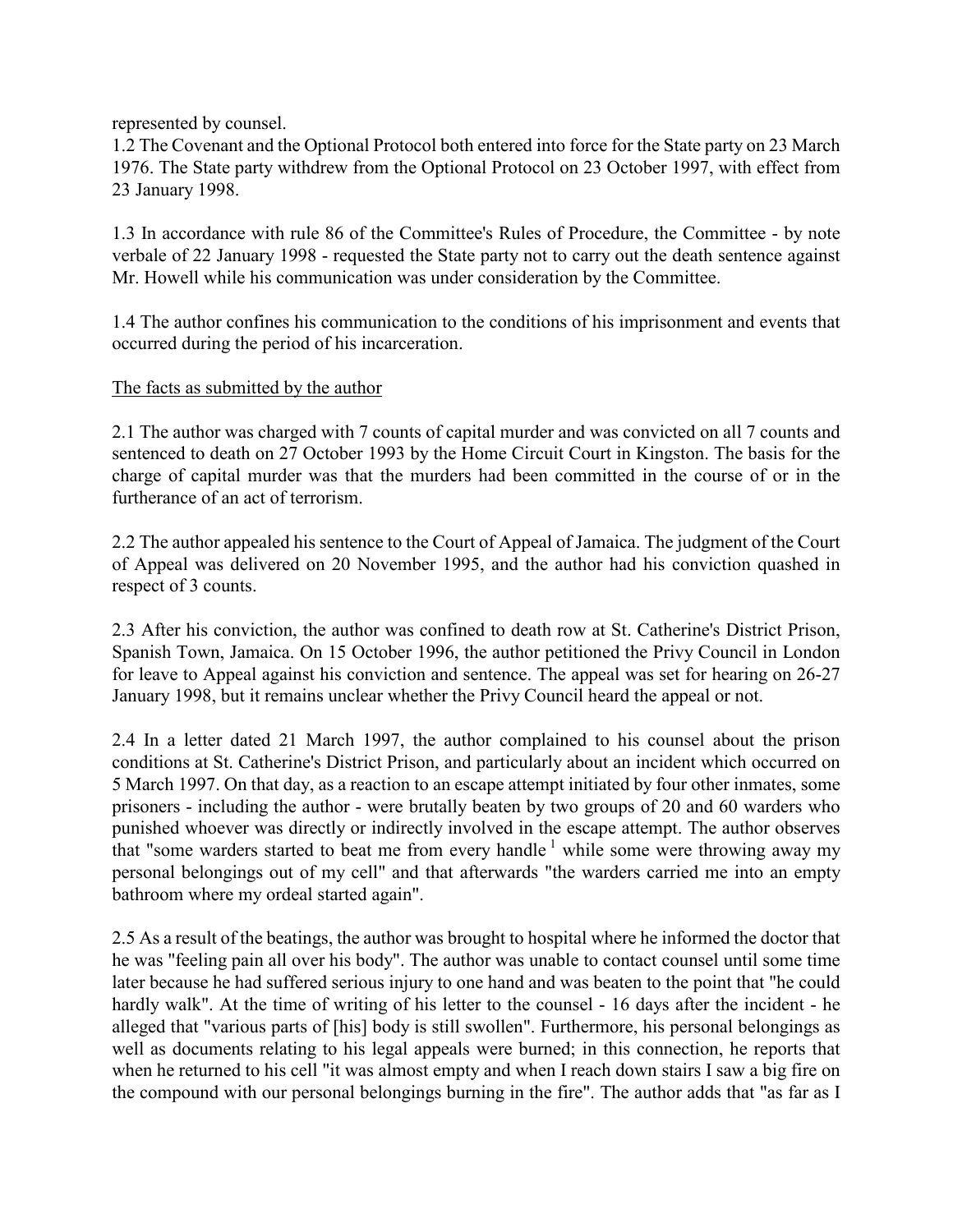understand, the warders got order to beat us and burn up our things".

2.6 The author submits that the scale of the warders' action and the apparent coordination of the respective groups of 20 and 60 warders can only be explained as deliberate and premeditated. In this connection, he alleges that the presence at the prison hospital of the Commissioner of Corrections as well as the Superintendent shortly after the incidents, taken together with the failure properly to investigate and prosecute the perpetrators of these actions, demonstrate the level at which the actions of the prison authorities were known and endorsed. He also states that he knew the names of the warders who searched his cell and beat him, but adds that he felt too threatened to denounce them.

2.7 On 10 March 1997, the author's family, who had come to see him, was not allowed to visit him. The author was also denied access to the Superintendent for a discussion on the terms of family visits, which were not allowed to resume until 12 June 1997.

2.8 On 20 March 1997, the Superintendent issued a "standing order", reportedly prohibiting all inmates to keep either papers or writing implements in their cells. It is noted that, however, the author was able to correspond in writing with his counsel on 21 March and 17 April 1997 and on 15 August 1997 with a friend, Ms. Katherine Shewell.

2.9 Two letters dated 6 January and 4 September 1997 from a friend of the author to counsel, describe the conditions of detention, such as the size of the cells, hygienic conditions, the poor diet and the lack of dental care. It is submitted that visitors under 18 were not allowed into the prison, and the author could not see his children (aged 9 and 6) since he had been imprisoned; the Death Row compound - where inmates can only leave cells for about 20 minutes per day - is small and dirty, with faeces everywhere. The author could touch the walls on either side when standing in the middle of the floor of his cells and had to paper the walls to cover the dirt. The entire compound smells of sewage. Hygienic and medical conditions are poor, and so is the food. Due to the poor diet and the lack of dental care, the author lost numerous teeth.

2.10 By letter of 2 March 1998, the Committee was informed by the author's counsel, without further explanation of the motives, that the author had been released from St. Catherine District Prison on 27 February 1998.

### The complaint

3.1 The author claims to be a victim of a violation of articles 6 (1), 7, 10 (1) and 19 (2) of the Covenant, because of his treatment since conviction and during his imprisonment on death row, at the hands of the prison authorities.

3.2 He claims that he suffered a violation of articles 7 and  $10(1)$ , because of the violent treatment by the prison authorities and the general conditions of detention of the prison. Even if it is conceded that he had partially cut one of the bars of his cell, regardless of this apparently half hearted participation in the escape attempt, there can be no justification for the events which followed, that represent a breach of both articles 7 and 10(1) of the Covenant. The author also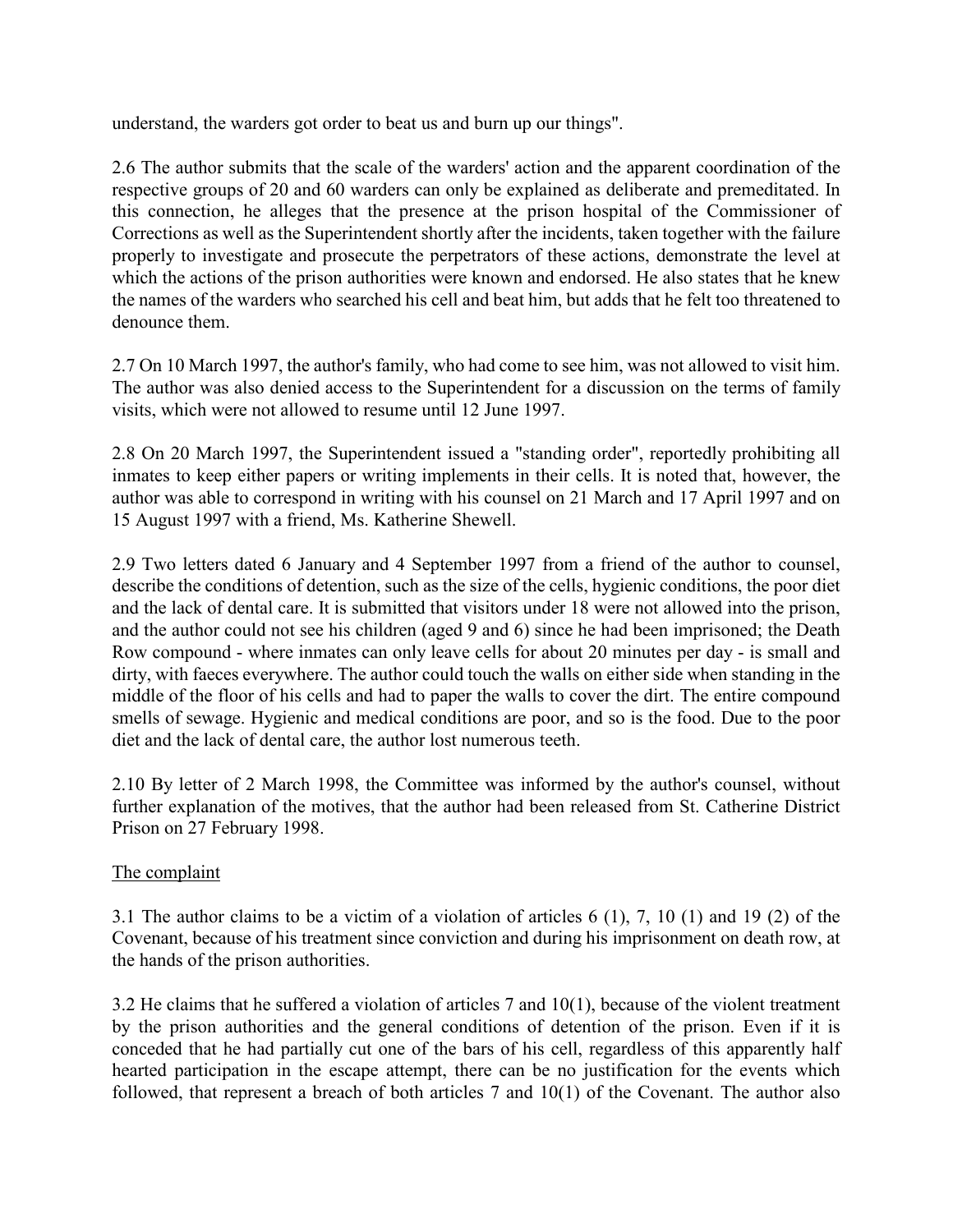submits that the prison conditions and the detention regime and regulations to which he was subjected are contrary to articles 7 and 10(1). He refers in this context to the United Nations "Standard Minimum Rules for the Treatment of Prisoners". He further alleges that the continued uncertainty as to whether or not he would be executed, caused him severe mental distress that may amount to a further violation of articles 7 and 10. In this connection, the author reports that executions in Jamaica were suspended in February 1988, and that in recent months  $2$  the Government had taken steps to resume executions.

3.3 The author claims to be a victim of article 6(1) of the Covenant, because of the possible arbitrary resumption of executions after such a long period of time.

3.4 The author further claims to be a victim of a violation of article 19(2), as the standing order issued by the Superintendent depriving him of writing implements was in violation of his right " to seek, receive and impart information….in writing".

3.5 The author considers that - as far as domestic remedies regarding abuses during his incarceration are concerned – no effective remedies are available. Furthermore, he claims that, even if it were considered that some remedies are in theory available to him, they are unavailable in practice because of his lack of funds and the unavailability of legal aid. In addition, the author refers to an Amnesty International report of December 1993 which refers to the role of the Parliamentary Ombudsman of Jamaica, who is competent to address problems of detainees in prisons, but which notes that the Ombudsman has no power to enforce his recommendations and lacks the necessary funds to discharge himself of his functions properly. Accordingly, he concludes that the complaint fulfills the requirement of article 5 (2) (b) of the Optional Protocol.

3.6 The author submits that his complaint as set out above has not been submitted to any other procedure of international investigation or settlement.

The State party's submission on the admissibility and merits of the communication

4.1 In spite of reminders addressed to the State party on 12 October 2001 and 1 October 2002, the State party has made no submission on the admissibility or the merits of the case.

# Issues and proceedings before the Committee

# Consideration of admissibility

5.1 Before considering any claim contained in a communication, the Human Rights Committee must, in accordance with rule 87 of its rule of procedure, decide whether or not the communication is admissible under the Optional Protocol to the Covenant.

5.2 The Committee has ascertained that the same matter is not being examined under another procedure of international investigation or settlement for purposes of article 5, paragraph 2(a) of the Optional Protocol.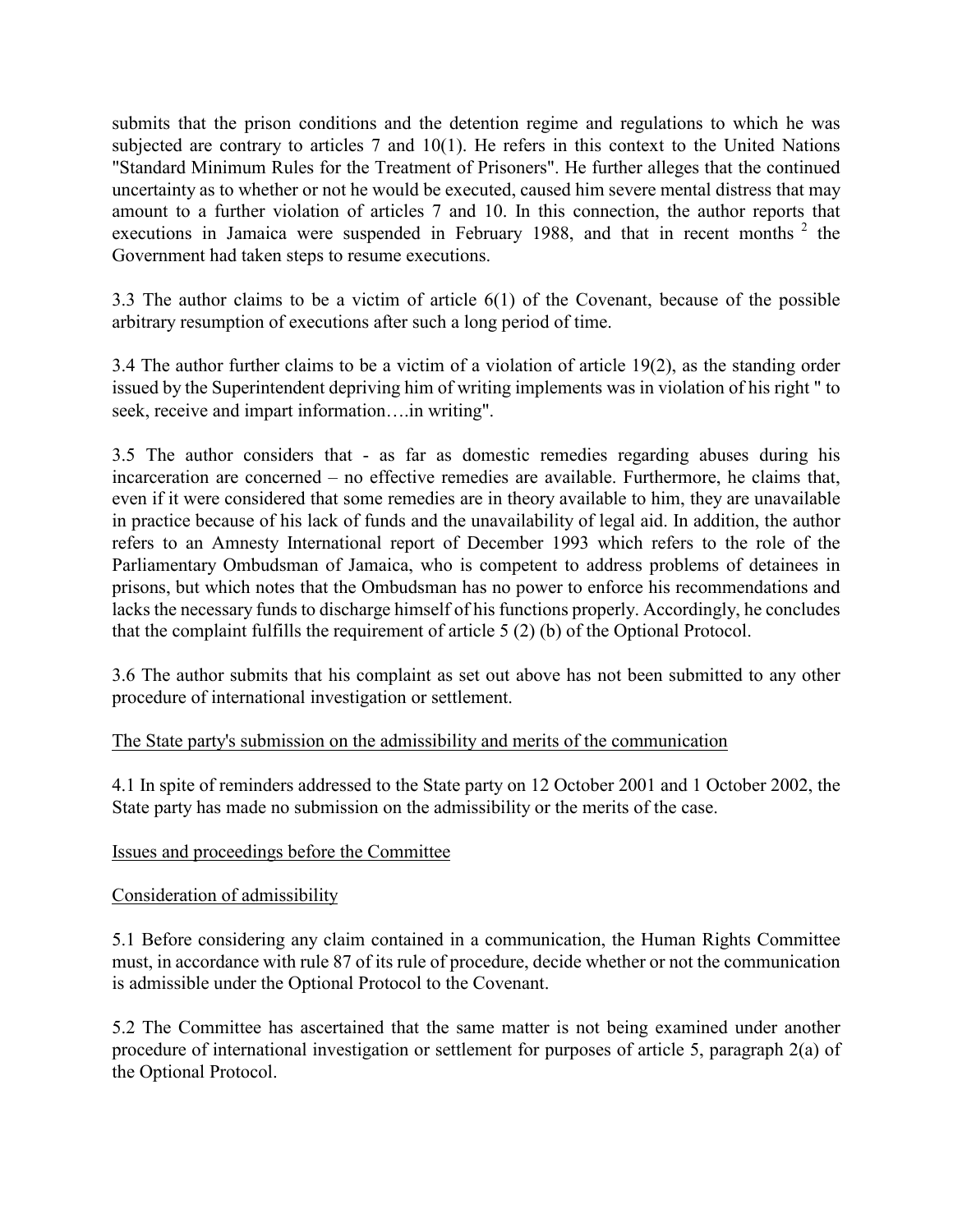5.3 With regard to the author's allegations relating to the abuses he suffered while in prison and to the prison conditions, the Committee has noted his contention that for practical purposes there are no effective remedies available to him, and that, even if he had a remedy available in theory, it would not be available to him in practice because of his lack of funds and the unavailability of legal aid. The State party has not challenged the author's argument. Accordingly, the Committee considers the communication to be admissible as much as it appears to raise issues under articles 7, 10(1) and 19(2) of the Covenant.

5.4 As to the author's claim that an arbitrary resumption of executions after a long period of delay would amount to a violation of Article 6(1), the Committee notes that this claim has become moot after the author's release on 27 February 1998.

### Consideration of the merits

6.1 The Human Rights Committee has considered the present communication in the light of all the information available to it, as provided in article 5, paragraph 1 of the Optional Protocol. In the light of the failure of the State party to provide to the Committee any observations on the matter before it, due weight must be given to the author's allegations, to the extent that they have been substantiated.

6.2 In relation to the claim as to the violation of articles 7 and 10 (1), the Committee observes that the author has given a detailed account of the treatment he was subjected to and that the State party has not challenged his grievances. The Committee considers that the repeated beatings inflicted on the author by warders amount to a violation of article 7 of the Covenant<sup>3</sup>. Furthermore, taking into account the Committee's earlier views in which it has found the conditions on death row in St. Catherine's District Prison to violate article 10  $(1)^4$ , the Committee considers that the author's conditions of detention, taken together with the lack of medical and dental care and the incident of the burning of his personal belongings, violate the author's right to be treated with humanity and respect for the dignity of his person under article 10 (1) of the Covenant.

6.3 As to the claim that severe mental distress amounts to a further violation of Article 7 caused by the continued uncertainty of whether or not the author would be executed, the Committee recalls its constant jurisprudence that prolonged delays in the execution of a sentence of death do not per se constitute a violation of articles  $7$  in the absence of other "compelling circumstances" $5$  In the present case, the Committee is of the view that the author has not shown the existence of such compelling circumstances. Accordingly, there has been no violation of article 7 in this respect.

6.4 The Committee has noted the claim that the Superintendent's standing order allegedly deprived the author of writing implements and violated his right under article 19(2). It observes, however, that the author was able to communicate with counsel within one day of the issuance of this order, and thereafter with counsel and a friend. In the circumstances, the Committee is not in the position to conclude that the author's rights under article 19(2) were violated.

7. The Human Rights Committee, acting under article 5, paragraph 4, of the Optional Protocol, is of the view that the facts before it disclose a violation of articles 7 and 10(1) of the Covenant.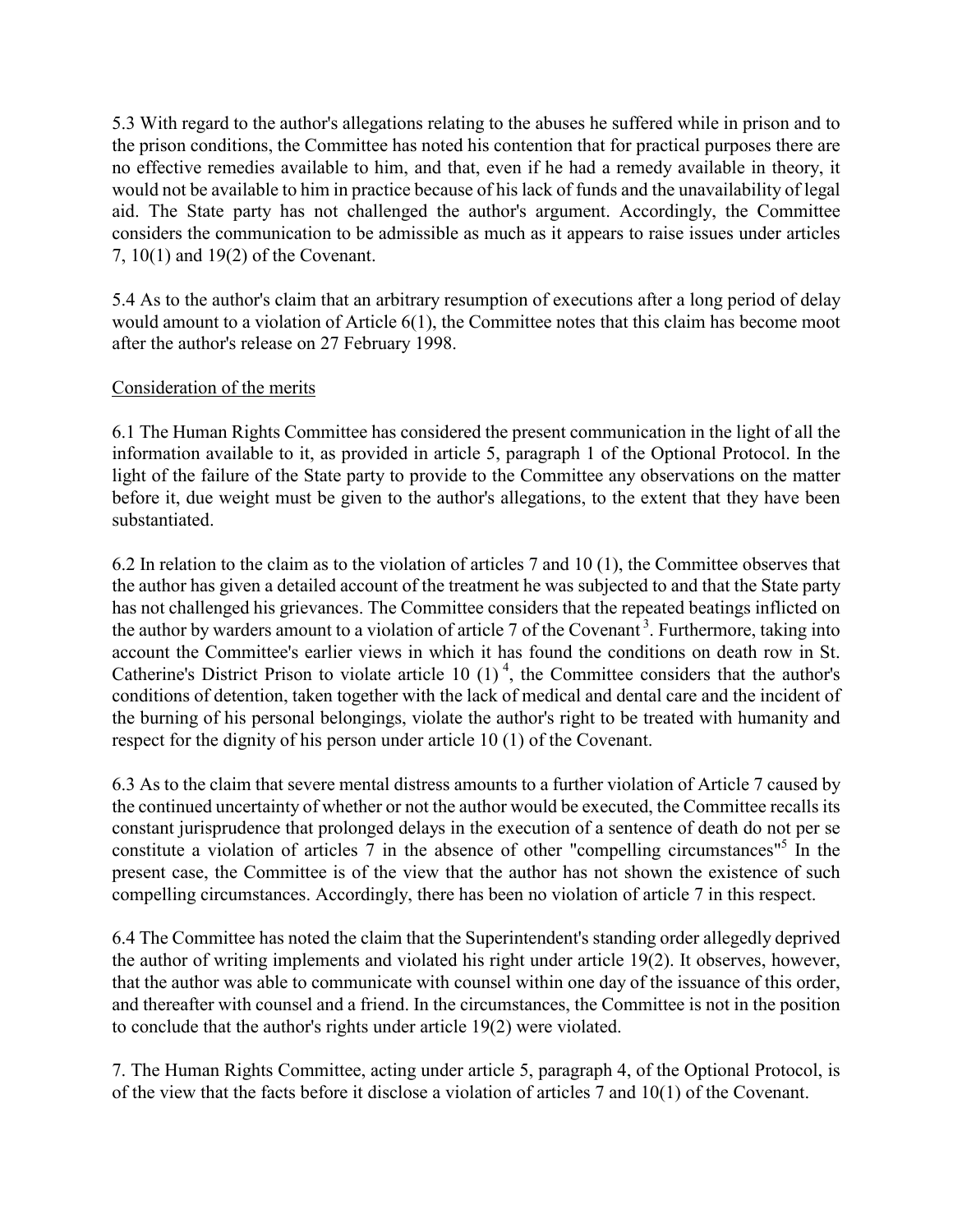8. In accordance with article 2, paragraph 3 (a), of the Covenant, the State party is under an obligation to provide the author with an effective remedy, including compensation. The State party is also under an obligation to prevent similar violations in the future.

9. On becoming a party to the Optional Protocol, the State party recognized the competence of the Committee to determine whether there has been a violation of the Covenant or not. This case was submitted for consideration before the State party's denunciation of the Optional Protocol became effective on 23 January 1998; in accordance with article 12, paragraph 2, of the Optional Protocol it continues to be subject to the application of the Optional Protocol. Pursuant to article 2 of the Covenant, the State party has undertaken to ensure to all individuals within its territory or subject to its jurisdiction the rights recognized in the Covenant and to provide an effective and enforceable remedy in case a violation has been established. The Committee wishes to receive from the State party, within 90 days, information about the measures taken to give effect to the Committee's Views. The State party is also requested to publish the Committee's Views.

\* The following members of the Committee participated in the examination of the present communication: Mr. Abdelfattah Amor, Mr. Nisuke Ando, Mr. Prafullachandra Natwarlal Bhagwati, Ms. Christine Chanet, Mr. Franco Depasquale, Mr. Maurice Glèlè Ahanhanzo, Mr. Walter Kälin, Mr. Ahmed Tawfik Khalil, Mr. Rajsoomer Lallah, Mr. Rafael Rivas Posada, Sir Nigel Rodley, Mr. Martin Scheinin, Mr. Ivan Shearer, Mr. Hipólito Solari Yrigoyen, Mr. Roman Wieruszewski and Mr. Maxwell Yalden.

Two individual opinions signed by Committee members Mr. Prafullachandra Bhagwati and Ms. Christine Chanet, respectively, are appended to the present document.

# APPENDIX

### Individual opinion of Committee Member, Mr. Prafullachandra Bhagwati

 $\overline{\phantom{a}}$  , where  $\overline{\phantom{a}}$  , where  $\overline{\phantom{a}}$  , where  $\overline{\phantom{a}}$ 

I agree with the views expressed by the majority of my colleagues in all respects except with regard to paragraph 6.3. I find myself unable to agree with the majority that there are no compelling circumstances in the present case which would lead to a finding of violation of article 7 in the context of prolonged delay on the death row. I am of the view that the facts set out in paragraphs 2.4, 2.5 and 2.6 which are not controverted, clearly amount to "compelling circumstances" warranting a conclusion of violation of article 7. But it is not necessary to find a violation of article 7 on this count, since the Committee has already found violation of article 7 in paragraph 6.2.

<sup>[</sup>Adopted in English, French and Spanish, the English text being the original version. Subsequently to be issued also in Arabic, Chinese and Russian as part of the Committee's annual report to the General Assembly.]